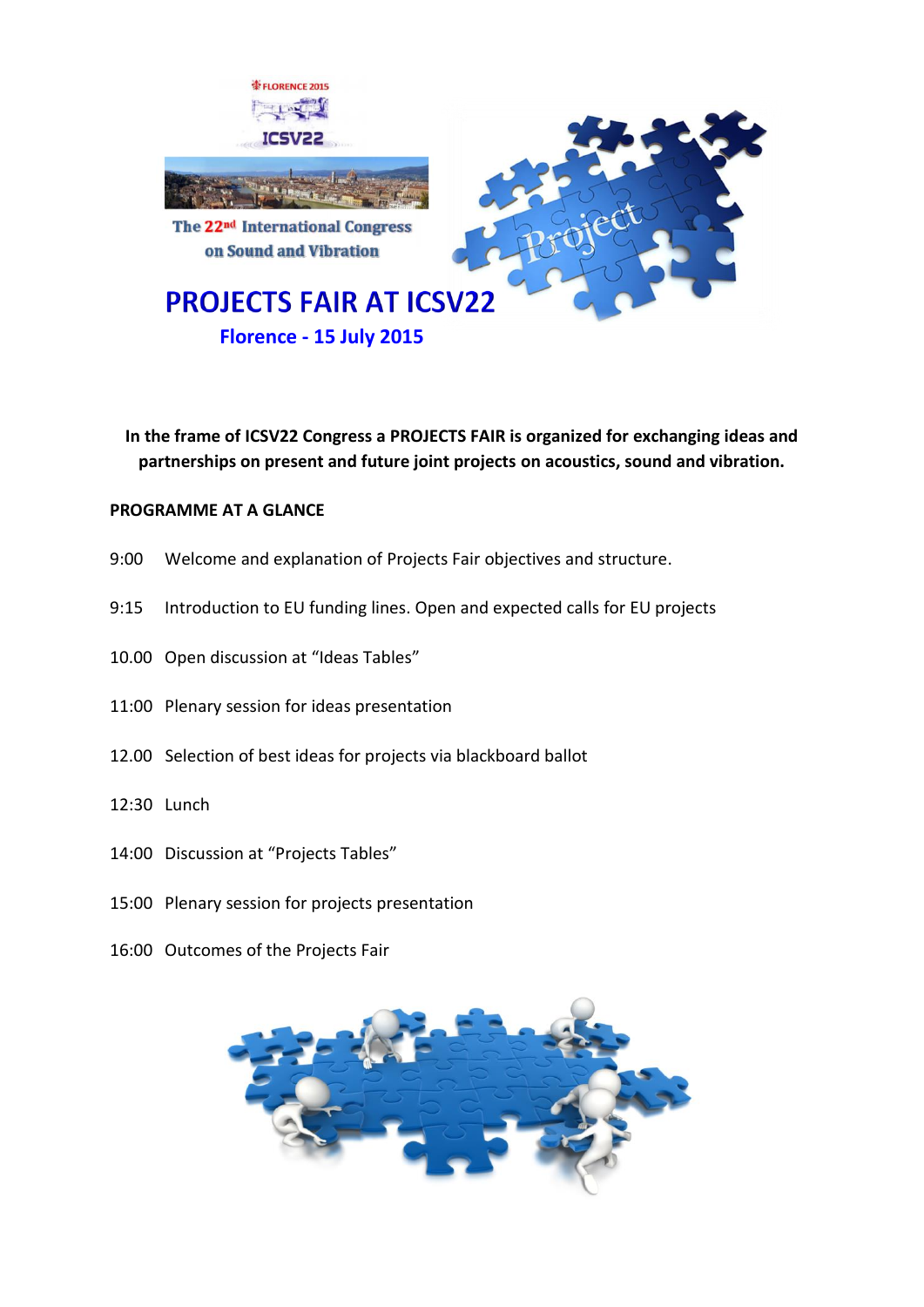### **PROGRAMME**

- 9:00 **Welcome** and explanation by chairs of Projects Fair.
- 9:15 **Introduction to EU funding lines**. Open and expected calls for EU projects
- 10.00 **Open discussion at "Ideas Tables"**

*Table participants introduce themselves and their ideas, working in small groups and exchanging ideas on potential projects, potential partners and possible funds to apply for. Rough ideas for projects are sketched by all the* 



*people at the table, collecting ideas and sorting out drafts of potential projects. Categories on specific subjects are defined in advance.*

## 11:00 **Plenary session for ideas presentation**

*Presentations (3 min each) of potential ideas by rapporteurs.. Each group (table) designate one or more rapporteurs, depending on the number of potential projects identified and worked out. After the 3 minutes presentation the audience has 3 minutes for discussion. The suggestions, comments, remarks will be noted by a note taker.* 



# 12.00 **Selection of best ideas for projects via blackboard ballot**

*Before and during lunchtime, all participants vote for selecting the 5 best potential projects supposed to have the best chance to be approved by funders.*

#### 12:30 **Lunch**

#### 14:00 **Discussion at "Projects Tables"**

*During this session the potential projects, derived by selected best ideas will be elaborated per table. A note taker and a rapporteur are appointed per project. They will present their project idea worked out.* 

#### 15:00 **Plenary session for projects presentation**

*Presentations (7 min) per potential idea are made by the rapporteur to designated in each group. After the 5 minutes of presentation, the audience has 3 minutes for questioning and/or delivering suggestions, comments, remarks, that will be noted by a note taker.*

#### 16:00 **Outcomes of the Projects Fair**

Project fair chairs summarise the outcomes of the projects fair and the future steps of partnerships.

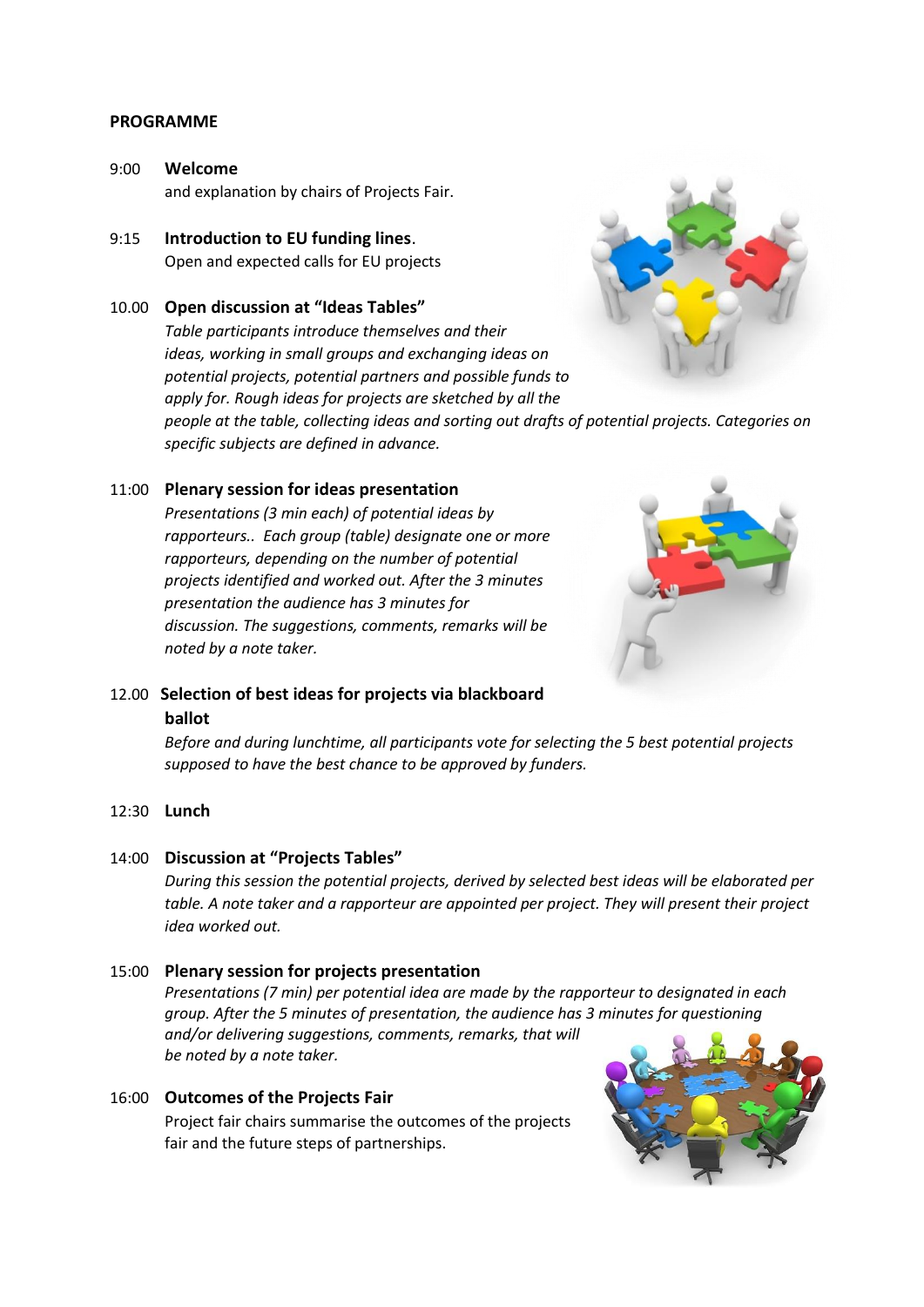

If you are interested in presenting ideas at the Project Fair, please fill this form with information and send it to [icsv22@acustica-aia.it](mailto:icsv22@acustica-aia.it)

| <b>Title of the IDEA</b>                                    |  |
|-------------------------------------------------------------|--|
| Name and Surname                                            |  |
| Affiliation                                                 |  |
| Country                                                     |  |
| Email address                                               |  |
| Brief description of the<br>proposed IDEA<br>(Max 50 words) |  |
| Partners<br>(contacted, requested)                          |  |

**Participation at the Projects Fair is free for ICSV22 registered delegates.** A **special fee of 110 US\$** is offered to ICSV22 not registered delegates for **participating only at Projects Fair**. Please create your account at [www.icsv22.org](http://www.icsv22.org/) and send your email to [icsv22@acustica-aia.it.](mailto:icsv22@acustica-aia.it) You will receive information for Project Registration